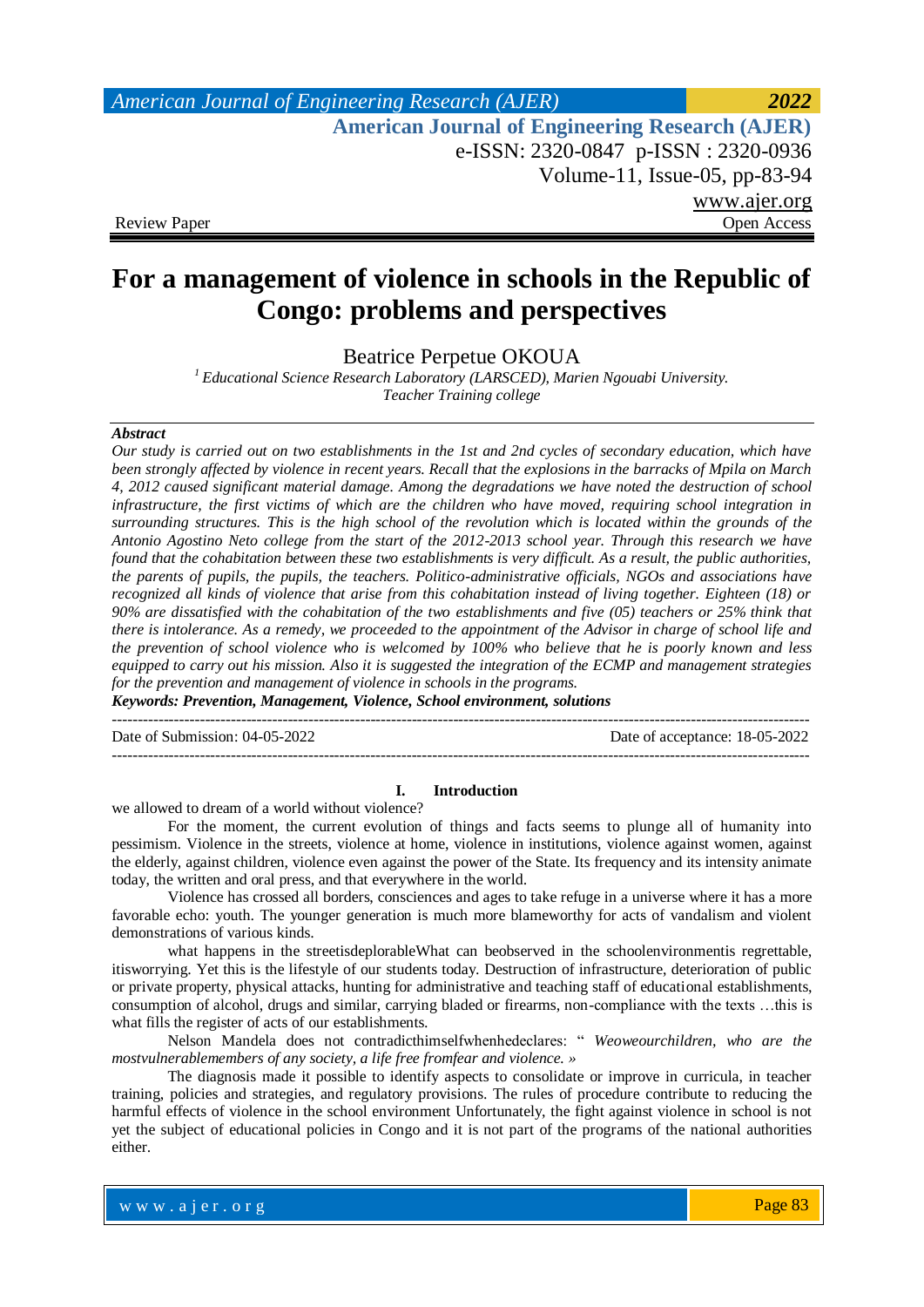This research comes at the right time to determine what are the strengths and limitations of structures for the prevention and management of violence at school, in particular the counselor in charge of school life and the prevention of school violence, and what approaches to solutions proposed.

Despite the existence of internal regulations applicable in primary and secondary schools, there are many schools where students are still victims of violence by other students or by teachers and non-teaching staff. Depending on the cycle, this violence can be corporal punishment and abuse such as unauthorized punishment or exclusion, discrimination, stigmatization and sexual harassment. They are the major cause of dropouts and dropouts.

Thus, to improve the quality of school performance and banish all forms of violence, the student must get involved effectively and must become an actor in the management of his school. From this point of view, the Congo has already had the experience of setting up structures for the participation of young people, in this case "children's governments" in the Pool, hygiene and environment clubs (in collaboration with Association of Scouts and Guides of Congo) and youth clubs in Likouala (Terre Sans Frontière ) ,.

However, due to a lack of institutional anchoring, this experience was not sustainable and therefore none of these structures is functional today.

Choose to analyze the strengths and limitations of structures for the prevention and management of violence in schools, and mainly the case of the Ministry of Preschool,rimary, Secondary and Literacy Education (MEPPSA) with the appointment of a adviser in charge of school life and the Prevention of Violence at School, in order to make suggestions, follows the painful observation of the frequency of scenes of violence noted in establishments and universities, throughout the extent of Congolese territory, even in regions that were previously peaceful. This violence, while weakening people's minds, reduces the effectiveness of the education system. It is the slowness of its effective implementation and the current limits that we observe, in the face of the galloping steps of violence, which pushes us to carry out the study on the situation with a view to contributing to making the adviser more visible and operational.

Our study is more particularly centered on the management of violence in school environment more precisely on the cohabitation of the two public establishments of various types and levels of general education.

We have circumscribed the field of action at the level of the department of North Brazzaville: Case of the Antonio Agostinho Neto college and the Lycée de la Révolution;

Also to identify the problem, we asked two main and specific questions.

-Why is the mission of the Counselor in charge of school life and the prevention of school violence, although beneficial, not ensured effectively in schools?

-What are Civicand MoralEducation and PeaceEducation (ECMP) prevention and management of of violence in schools are integratedintosecondaryeducation programs ?

Following these questions we formulated the following hypotheses;

-The existence of the adviser in charge of school life and the prevention of violence in the school environment is beneficial, but he is little known, less equipped to be effective and succeed in his mission.

**-** Non-integration of the ECMP and the school violence preventionstrategies in the programs meanthat the teacheris not trained in the matter, consequently the pupilswill not demonstrate the behaviorsnecessary for the ECMP and the strategies of the prevention and dealingwith violence in schools.

In order to facilitate our research, we have set ourselves a general objective which is subdivided into specific objectives.

The general objective that we are pursuing through the development of this study is the following: Contribute to the fight against violence at school

From this general objective, follow others, capable of orienting our research more precisely. These are the specific objectives

-Make an inventory of the fight against violence in schools

- Analyze the strengths and limitations of structures for the prevention and management of violence at school, in particular the counselor in charge of school life and the prevention of school violence

- Propose new approaches for the prevention and management of. school violence

#### **I. Methodology**

#### **I.1- Field of investigation**

All the colleges and high schools of district 6 Talangaï (public schools) constitute the field of investigation of our research. These schools were chosen as representative to obtain the most reliable information for the cohabitation of public schools in Talangaï in the department of North Brazzaville.

www.ajer.org where  $\mathcal{L} = \mathcal{L} \left( \mathcal{L} \right)$  is the set of  $\mathcal{L} \left( \mathcal{L} \right)$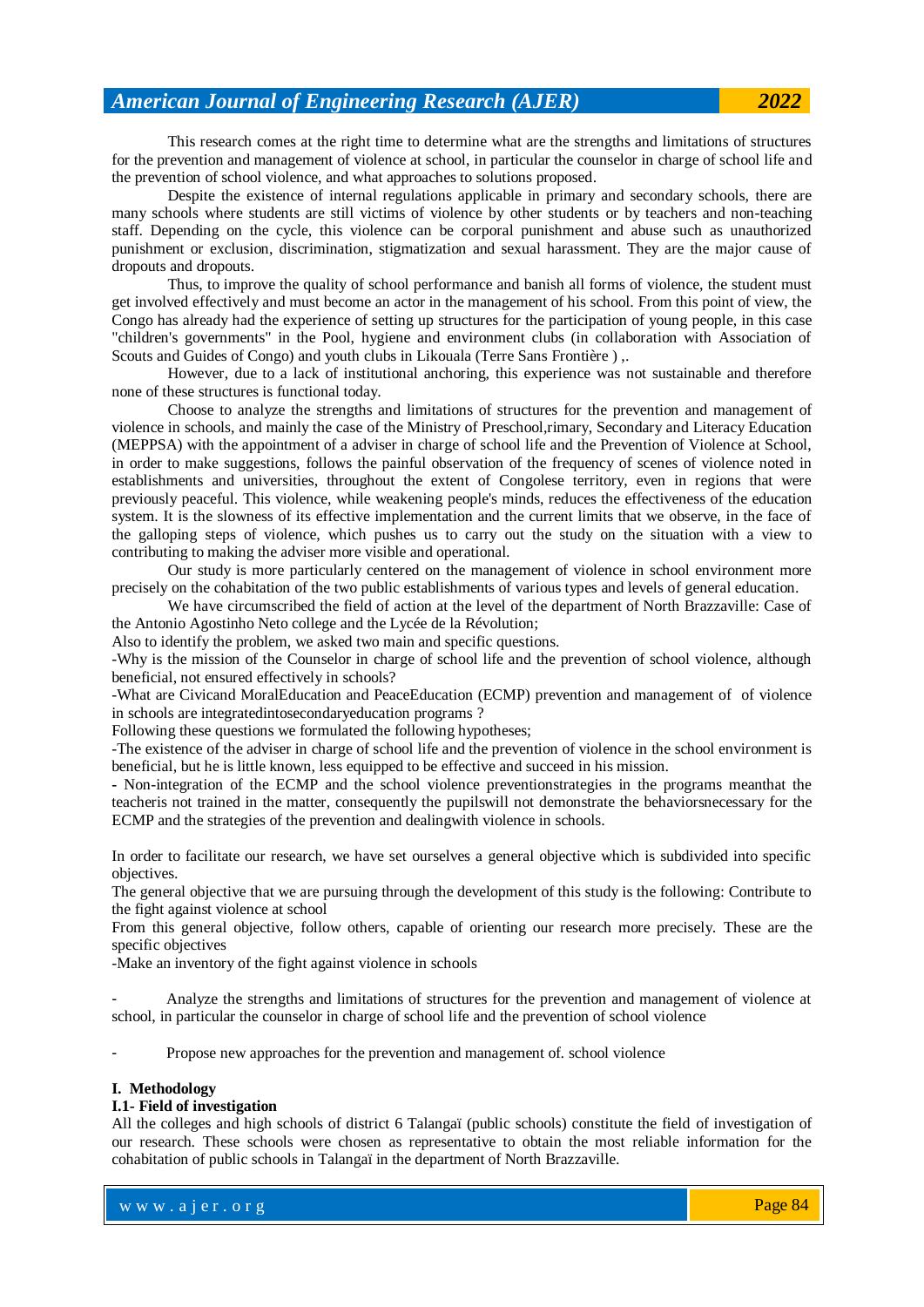## **I.2: Study population**

Regarding our study, the population concerned comes under the public sector. It is made up of supervisors (06) of active teachers, principals (02) and directors (03).

To discover the various problems that lead to violence in these establishments, several populations were contacted: such as political and administrative officials, NGOs and associations working for education, parents of pupils,students (10492) who themselves are the actors in everything that happens, including students from other establishments in the locality.

These students were selected according to a cross-criteria of age and level of education achieved. It is therefore with them that the difficulties that explain the violence of public establishments of different types and levels can be inventoried.

About the teachers, there are:

- 79 at Antonio Agostino Néto high school;
- 45 at Antonio Agostino NétoCollege;

- 79 at the Lycée de la Révolution and 22 at the Collège de la Liberté. "A" 21 in college de la Liberté "B" for a total of 246 teachers.

| <b>Status</b>                    | <b>Students</b> | Teachers |             | Principals       | Total T | Percentage |
|----------------------------------|-----------------|----------|-------------|------------------|---------|------------|
| Establishment                    |                 |          | Supervisors | <b>Directors</b> |         |            |
| C. E. G Antonio                  |                 |          |             |                  |         |            |
| Agostino Néto                    |                 |          |             |                  |         |            |
|                                  | 330             | 10       | 03          | 02               | 445     | 50%        |
|                                  |                 |          |             |                  |         |            |
| High <sub>30</sub><br>Revolution |                 |          | 03          |                  | 445     | 50%        |
| School                           |                 | 10       |             | 02               |         |            |
| <b>Total</b>                     |                 |          |             | 04               | 9<br>90 | 100%       |
|                                  | 60              | 20       | 06          |                  |         |            |

**Table No. I Surveyed according to status**

### **1.3-Study sample**

#### **Table n°II: Relating to the status of respondents**

|                                          | <b>Number</b> | Percentage |
|------------------------------------------|---------------|------------|
| <b>Status</b>                            |               |            |
| Students                                 | 60            | 48%        |
| Teachers                                 | 20            |            |
| Supervisors                              | 06            |            |
| Principals ; Directors                   | 04            |            |
| Managers, Politico-administrations, NGOs | 10            |            |
| Parents                                  | 25            |            |
| <b>Total</b>                             | 125           |            |
| $\sim$ $\sim$ $\sim$ $\sim$              |               |            |

#### *Source: Our 2017 survey*

It should be noted that in this table we have not included parents and political-administrative officials because these people are not part of the two establishments including Antonio AgostinhoNétoand the high school of the revolution

## **I.3-Data collection and analysis methods and instruments**

#### **I.3.1-documentary study.**

We went to the inspections to collect the quarterly and annual activity reports from the directors and principals. The programs, the schedules of activities have been consulted

## **I.3.2-Observation**

We observed the location of the two establishments, the distances between them and their compliance with the standards applicable to the school according to decree no. 96-174 of 15 April 1996 setting the standards applicable to the school.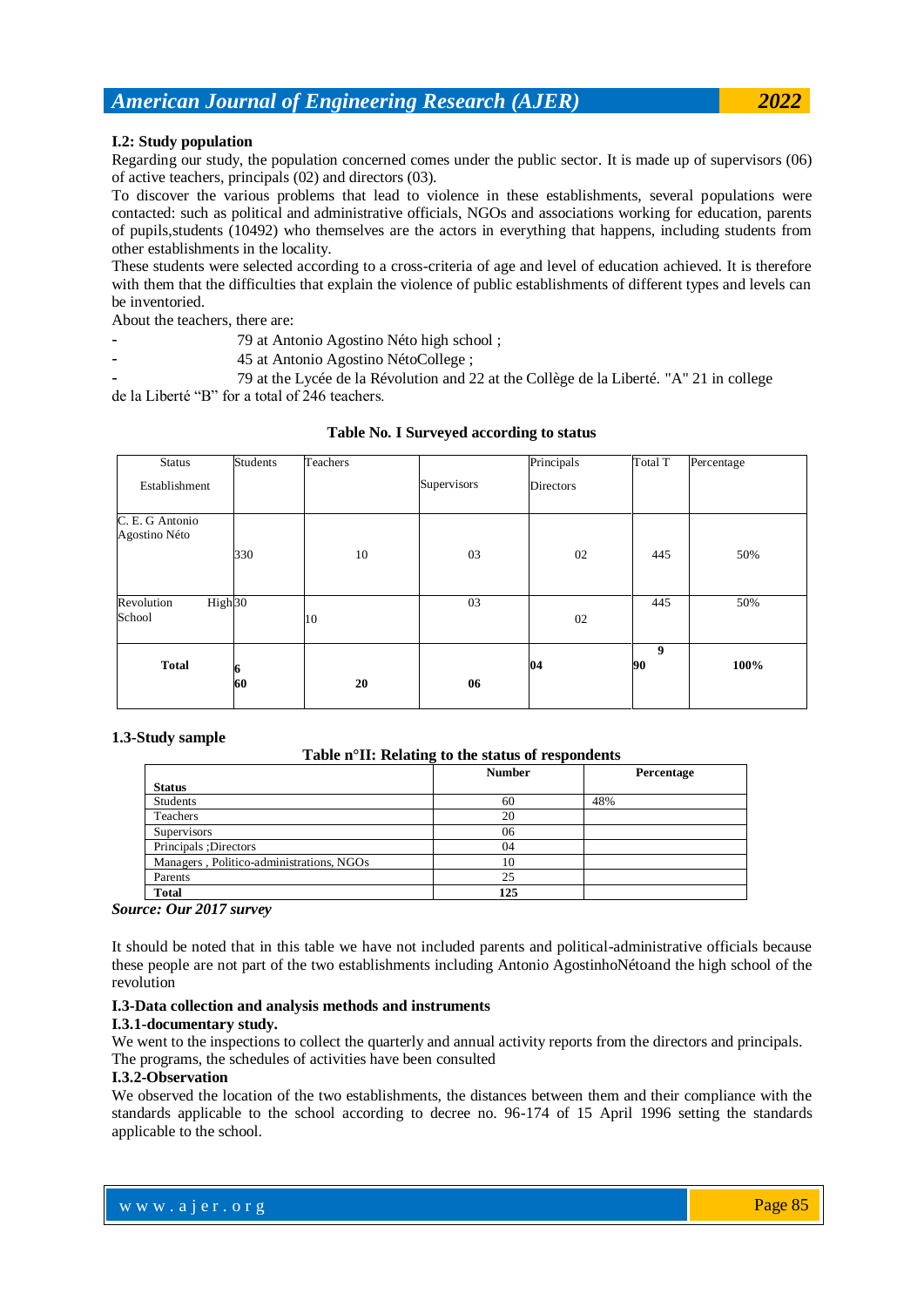#### **I.3.3-The questionnaire**

- the questionnaire: it is better suited in a context where we wish to have a lot of information in record time. It is easy to use them for making statistical reports. It is aimed at students, parents of students, school personnel, political and admiringofficials (MEPPSA, and INRAP), trainers from training schools and non-governmental associations working for education.

## **I.3.4-Data processing**

#### **-Counting**

The counting of the results consists in determining how many of the statistical units observed correspond to the different modalities of the character.

In the specific case, the different modalities are represented by the different questions whose collected data will be presented in the form of quantitative and qualitative analysis.

## **II. RESULTS AND DISCUSSION.**

We present here in detail all the results we obtained after data collection. These results come from three poles, namely: direct observation, documentary study and the questionnaire.

#### **2.1 Results from observation**

From the meetings between the two establishments we checkedwhetherthey exist in their daily practice of sports activities. During our investigation, the following elements were noted

| Met       | <b>Number</b> | Percentage |
|-----------|---------------|------------|
| Soccer    |               | 21.66%     |
| Handball  |               |            |
| Dzango    |               |            |
| Athletics |               |            |
| Theater   |               |            |
| Others?   | 4.            | 78.33%     |
| Total     | OU            | 100%       |

### **Table n°III: Achievementsfavoring meetings between middle school and high school students**

#### **Source: Our 2017 survey**

This table shows us the inadequacy of meetings between pupils.

There were 13 football matches, i.e. 21.66% and other games, 47 i.e. 78.33%, which are implicit, fictitious games, while thanks to team sports, the relearning of group or community life is carried out easily. And awakens the sense of "Fair Play"

Thanks to the games, we develop the values of solidarity, respect for teammates and opponents as well as the rules of the game.

Team sport as a project and means of social reintegration and the fight against violence, the adversary should not be considered an enemy

After the football meeting we observed some retrograde behavior and we talked to some students about what they do when they lose the game.

| <b>Number</b>                         | Percentage |
|---------------------------------------|------------|
| You're crying                         |            |
| 03                                    | 5%         |
| 07                                    | 11.66%     |
| 50                                    | 83.33%     |
| 60                                    | 100%       |
| Do you throw stones at your comrades? |            |
| 45                                    | 75%        |
| 04                                    | 6.66%      |
| 11                                    | 18.33%     |
|                                       |            |

**Table n°IVResultswhenstudents lose**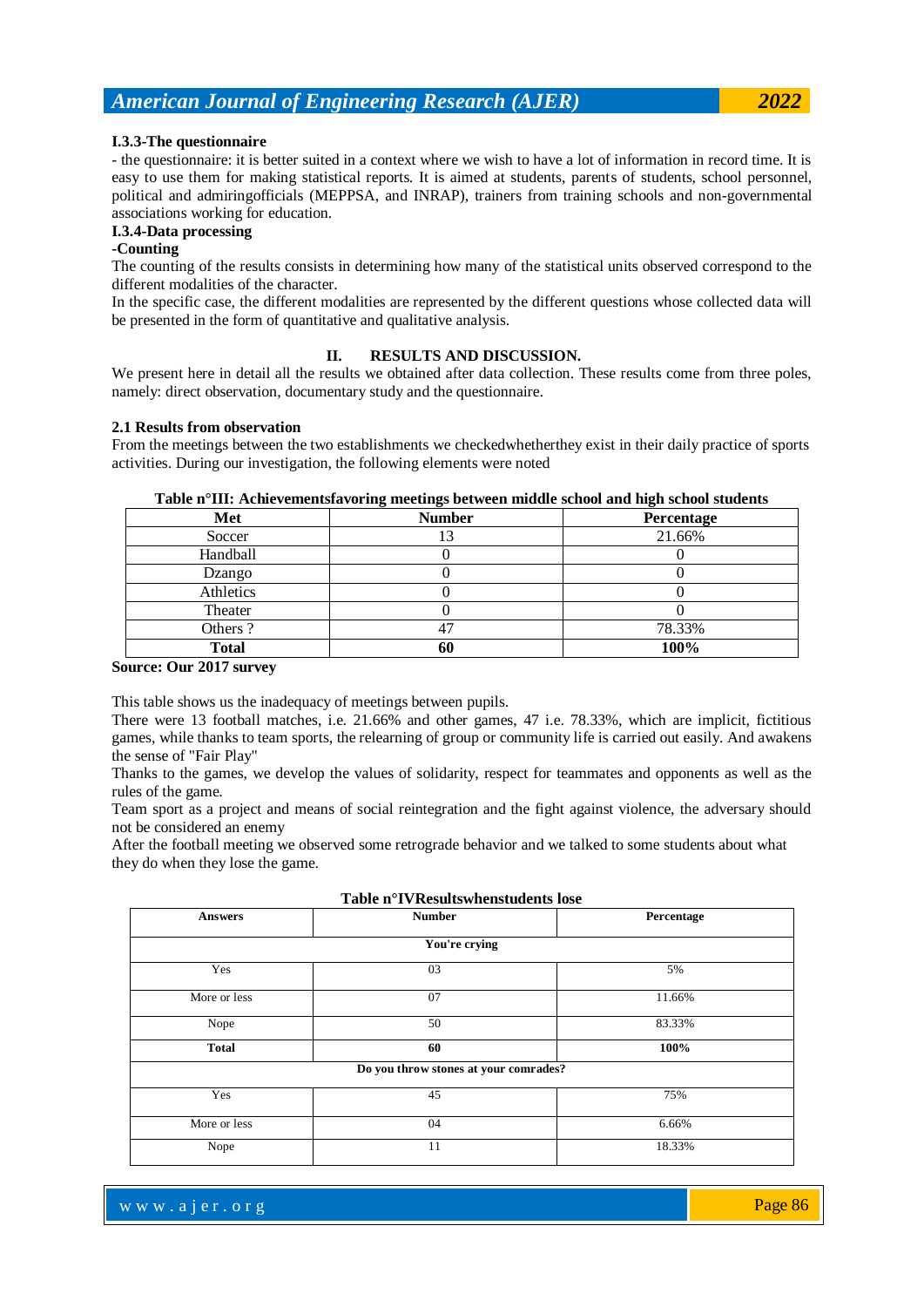| <b>Total</b>                                                                                                                                                            | 60 | 100%   |  |  |  |
|-------------------------------------------------------------------------------------------------------------------------------------------------------------------------|----|--------|--|--|--|
| Other operating methods and means (knives, machetes, forks, vice-turners, military belt, and a red beret, empty bottles,<br>metal chains, large stapler, pincers, etc.) |    |        |  |  |  |
| Yes                                                                                                                                                                     | 50 | 83.33% |  |  |  |
| More or less                                                                                                                                                            | 07 | 11.66% |  |  |  |
| Nope                                                                                                                                                                    | 03 | 5%     |  |  |  |
| <b>Total</b>                                                                                                                                                            | 60 | 100%   |  |  |  |

This table gives us a very bleak description of the phenomenon of carrying bladed weapons at school 50 students or 83.33%. This shows that there is introduction of bladed weapons in schools. Students use violent confrontation strategies.

They can be perceived as effective strategies to achieve one's ends «provided one is on the winning side". For the loser, on the other hand, there is anxiety, hostility and the physical and another desire for revenge that will do nothing but perpetuate the "conflict" is the case of 45 subjects, that is 75%, who feel they are throwing stones at others. The three (03) subjects either who cried felt the humiliation

### **Testimonials Heads of establishments through observation.**

**Table n°: V testimony of school life supervisors on the frequency of violence at school**

|                                                        | <b>Directors</b> | Principals     |
|--------------------------------------------------------|------------------|----------------|
| Witness to verbal aggression between students          | 02               | 01             |
| Witness to physical assault between students and death | 03               | 01             |
| of a man                                               |                  |                |
| Witness of aggression of a student by an adult.        | 02               | 01             |
| Witness of violence between staff of the establishment | 01               | 0 <sup>0</sup> |

This table shows that cases of violence between pupils are recorded daily at the school life service. And even at the level of teaching or administrative staff, cases of violence are recorded and deaths

### **2.2- Results from the questionnaire administered to teachers and supervisors**

## **The appointment of the Advisor in charge of school life and the prevention of school violence (CVSPVS) is salutary**

By virtue of his appointment, the CVSPVS in charge of school life and prevention inspires confidence and requires the approval of those surveyed.

#### **Appreciation of teachers and supervisors**

#### **Table no. VI : Summary of teachers' and supervisors' assessments of the existence of the CVSPVS**

| Body               | Positive appreciation | negativeAppreciation |
|--------------------|-----------------------|----------------------|
| Teachers           | 20                    | 00                   |
| <b>Supervisors</b> | 06                    | 00                   |
| <b>TOTAL</b>       | ∩.<br>26              | 00                   |

This table indicates that given the frequency of violence, the creation of such a structure is welcome. This is the opinion of all teachers and supervisors.

#### **Cohabitation does not promote living together -Opinions of teachers**

**Boardn°VIIThe dissatisfaction of the cohabitation of middle school and high school by teachers**

| <b>Answers</b> | <b>Number</b> | Percentage |
|----------------|---------------|------------|
| Yes            | 02            | 10%        |
| Nope           | . O           | 90%        |
| <b>Total</b>   | 20            | 100%       |

*Source: Our 2017 survey*

From this table, it appears that the majority of teachers are not satisfied with the cohabitation of establishments, eighteen (18) teachers or 90% against two (2) teachers or a rate of 10% who are satisfied with the cohabitation of establishments for our case.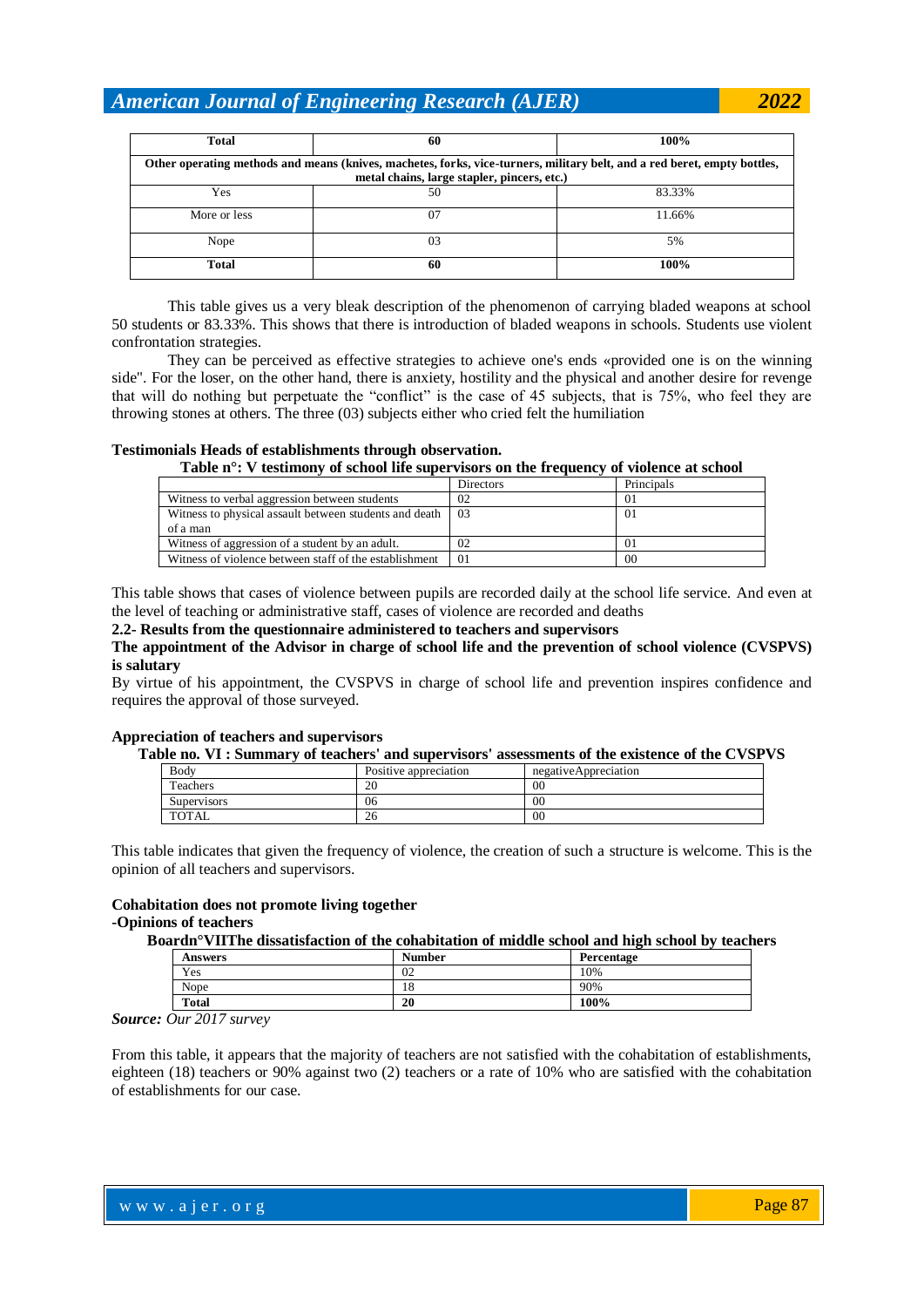#### **2.2-Results from the questionnaire administered to headteachers Appreciation of the heads of establishments**

#### **Table no. VII : Summary of headteachers' assessments of the existence of the CVSPVS.**

| Profile                      | T.<br>Positive appreciation |      | negative Appreciation |     |
|------------------------------|-----------------------------|------|-----------------------|-----|
| $\sim$ $\cdot$<br>Principals | 02                          | .00% | 00                    | 00% |
| $\sim$ .<br>Directors        | 02                          | .00% | 00                    | 00% |

According to this table, the assessments of school heads are in favor of the existence of the CVSPVS. They are unanimous that the implementation of the CVSPVS is beneficial.

## **2.3-Results from the questionnaire administered to students**

#### **The CVSPVS is not known to the actors.**

To know the CVSPVS here is to know its organization, its activities, or to have collaborated with it. **Knowledge of CVSPVS by students**

| rounds        | Know the CVSPVS | Do not know the CVSPVS |
|---------------|-----------------|------------------------|
| Middle School | 00 0%           | 30 100%                |
| High school   | 00 0%           | 30 100%                |
| <b>TOTAL</b>  | 00 0%           | 60 100%                |

This table tells us that the CVSPVS is not known to the students. No middle and high school student attests to having known the CVSPVS. The CVSPVS is a stranger to these sixty (60) students who spoke on the issue. This table shows us that out of the sixty (60) people interested in the question, none know the CVSPVS. So 0% knows the structure, 100% ignore it.

As for the headteachers, they have heard about it, but they have not yet had the opportunity to meet the counselor to find out more about it.

#### **The CVSPVS does not carry out activities in the establishments Table No. X Summary of student testimonies on the activities carried out in schools by the CVSPVS**

| At two in community of staticity testimolities on the activities carried out in schools by the $\epsilon$ visit visi |               |                                                                                  |                      |  |
|----------------------------------------------------------------------------------------------------------------------|---------------|----------------------------------------------------------------------------------|----------------------|--|
|                                                                                                                      | rounds        | The CVPVS carries out activities in our The CVSPVS does not carry out activities |                      |  |
|                                                                                                                      |               | establishment                                                                    | in our establishment |  |
|                                                                                                                      | Middle School | 00 0%                                                                            | 30 100%              |  |
|                                                                                                                      | High school   | 00 0%                                                                            | 30 100%              |  |
|                                                                                                                      | Total         | 00 0%                                                                            | 60 100%              |  |

This table reveals that out of the sixty (60) students surveyed, no one said that the CVSPVS carries out activities in their establishments. On the other hand, all argue that the structure does not carry out activities in their establishments.

## **2 .4 Results from the questionnaire administered to headteachers**

#### **Table No. XI: Summary of testimonies from heads of establishments on the activities carried out in establishments by the CVSPVS**

| Profile          | The CVSPVS carries out activities in our | The CVSPVS does not carry out activities |  |  |
|------------------|------------------------------------------|------------------------------------------|--|--|
|                  | establishment                            | in our establishment                     |  |  |
| Principals       | 00 0%                                    | 02 100\%                                 |  |  |
| <b>Directors</b> | 00 0%                                    | 02 100%                                  |  |  |
| Total            | 00 0%                                    | 04 100%                                  |  |  |

In this table, we note that the four (04) people in charge of school life surveyed unanimously attest that the CVSPVS does not carry out activities in their establishments.

### **Testimonials from head teachers** .

At the end of all the interviews with the headteachers, none of them acknowledged having recorded an activity carried out by the CVSPVS in their establishment.

### **The CNPVS has carried out activities through other approaches** .

If the establishments do not acknowledge having recorded activities organized by the CNPVE, the structure can cite a few\*

## **The CVPVS workshops** .

At the end of the interviews with the heads of service of the CVPVS, we were able to note that the CVSPVS organized the regional workshop for the prevention and management of violence at school with the support of UNESCO; then another says "workshop for consultation and exchanges with the various associations and many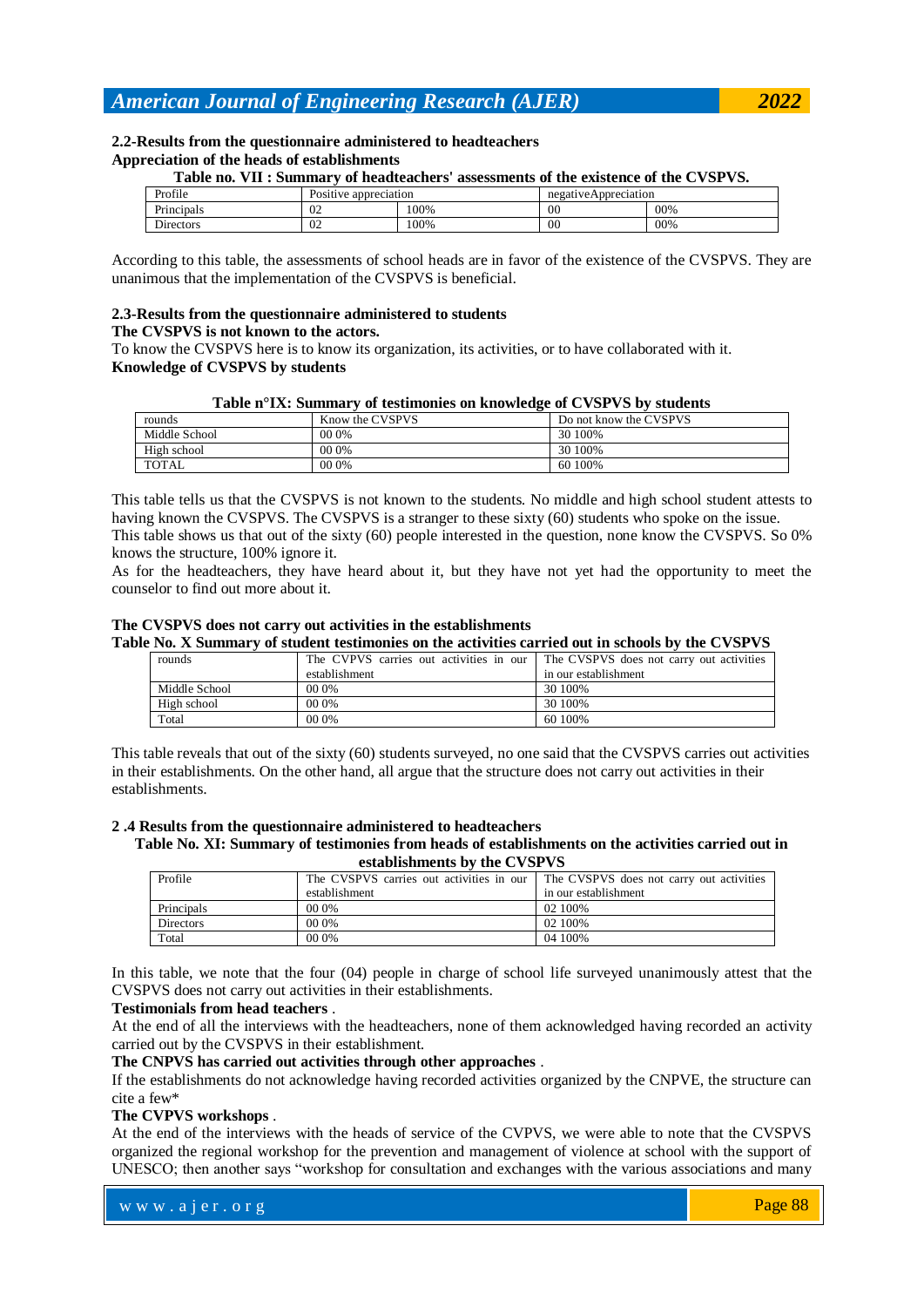other meetings for exchanges. Added to this is the participation in a training workshop on " women in the peaceful resolution of conflict management co -organized by the Ministry for the Advancement of Women, also working with the Ministry of Civic Education and youth to promote ethical values as well as respect for the laws and regulations and institutions of the Republic

## **Approaches to CVSPVS** .

The CVSPVS recommends consultation, dialogue, awareness-raising and training. But these approaches are the ones he defends, but lacks the means to implement them.

## **The CVSPVS is not equipped** .

A fighter, before being mandated, must be equipped. Knowledge through training and the provision of resources (human, material, financial) constitute the basis of this equipment

### **The CVSPVS lacks human resources** .

He accomplishes his mission alone with youth associations

Moreover, when we consider the mission of the CVSPVS and the fields of action, it is necessary to create a whole structure with agents and that it be equipped with a rolling means.

### **The material and financial resources of the CVSPVS are insufficient** .

Apart from office equipment and a service vehicle, the CVSPVS no longer has any other means to fully carry out its mission, which covers the whole country and concerns all levels of education.

Financial resources come mainly from the State budget. They arrive late and are always insufficient, hence the non-implementation of scheduled activities, including their presence in the field.

### **2 .5 -Results from the questionnaire administered to political-administrative agents**

**Civic education and strategies for the prevention and management of violence in schools**

We had put forward another hypothesis according to which, civic education and conflict prevention strategies in the school environment had virtues capable of contributing to effectively reduce the extent of violence. The resource persons interviewed have spoken.

**Opinions of political-admiring leaders, trainers of NGO training schools and associations working for education**

#### **Table No. XII Satisfaction with student behavior in public establishments by political and administrative officials**

| Answers      | 0.11000000<br><b>Number</b> | Percentage |
|--------------|-----------------------------|------------|
| Yes          | 02                          | 20%        |
| Nope         | 08                          | 80%        |
| <b>Total</b> | 10                          | 100%       |

*Source: Our 2017 survey*

The study of this table shows us that of all the ten (10) surveyed, 08 or 80% are not satisfied with the behavior of students in public establishments.

#### **Opinions of Political-Administrative Leaders**

**Table No. XII***:***Moralciviceducation and education for peace and strategies for the prevention and management of violence in schools as an object of educational policies in the Congo**

| <b>Answers</b> | <b>Number</b> | Percentage |
|----------------|---------------|------------|
| Yes            |               | 20%        |
| Nope           |               | 80%        |
| <b>Total</b>   | 10            | 100%       |

*Source: Our 2017 survey*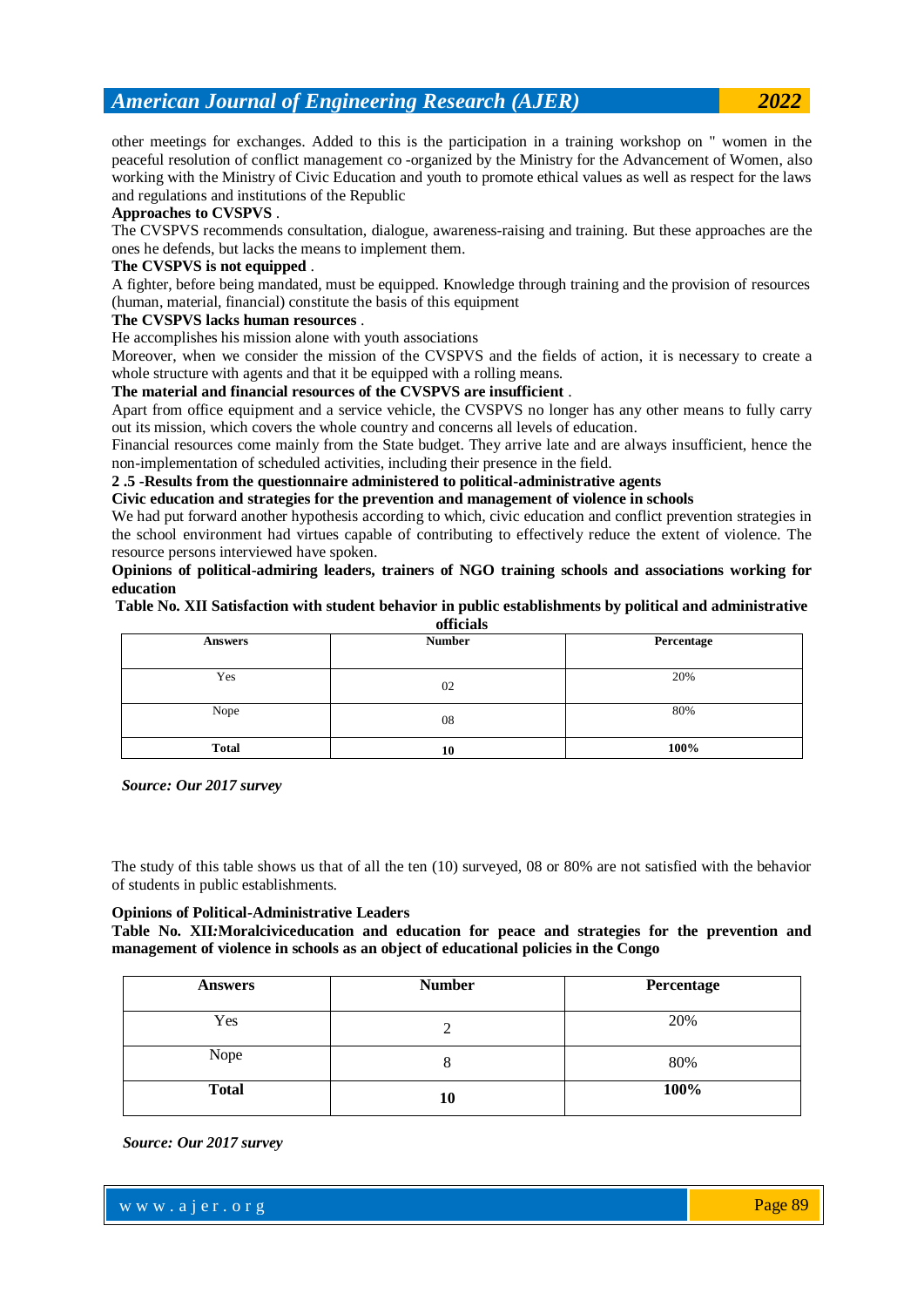The surveyrevealsthateight (08) respondents, or 80%, thinkthatcivicand moral education for peace and strategies for preventing and managing violence in schools are not the subject of educationalpolicies in Congo whiletwo (02) or 20% think the opposite

#### **Table No. XIII Existence** of **national policies relating to education in emergency situations and conflict prevention**

| <b>NEW LOTENTIAL</b> |               |            |  |  |  |
|----------------------|---------------|------------|--|--|--|
| <b>Answers</b>       | <b>Number</b> | Percentage |  |  |  |
| Yes                  | 03            | 30%        |  |  |  |
| Nope                 | 07            | 70%        |  |  |  |
| <b>Total</b>         | 10            | 100%       |  |  |  |

## *Source: Our 2017 survey*

The data in the table above show that seven (7) respondents or 70% gave the negative answer on emergency situations with regard to policies in the field of education in Congo. This number of respondents does not recognize this in the event of a problem in the education sector, otherwise it is with a delay that these policies act.

| Prospects for preventing or reducing violence in schools. |  |  |  |
|-----------------------------------------------------------|--|--|--|
|-----------------------------------------------------------|--|--|--|

|  |  | Table no. XIV : Actions to be taken to eradicate violence in schools |  |
|--|--|----------------------------------------------------------------------|--|
|--|--|----------------------------------------------------------------------|--|

| <b>Categories</b><br>of                     | <b>Institution</b> | no. Ally a retions to be taken to<br>effective | uicaic violchee in schools<br><b>Function</b>                                | <b>Answer</b>                                                                                                                                                                                          |
|---------------------------------------------|--------------------|------------------------------------------------|------------------------------------------------------------------------------|--------------------------------------------------------------------------------------------------------------------------------------------------------------------------------------------------------|
| population                                  |                    |                                                |                                                                              |                                                                                                                                                                                                        |
| <b>Politico</b><br>administrative officials |                    |                                                | Advisor in charge of school<br>life and the prevention of<br>school violence | Awarenesscampaign<br>in<br>schools                                                                                                                                                                     |
|                                             | <b>MEPPSA</b>      | $\overline{c}$                                 | <b>Staff Training Advisor</b>                                                | Standardization of school<br>uniform<br>for<br>better<br>identification of students.<br>Installations<br>of<br>police                                                                                  |
|                                             |                    |                                                |                                                                              | stations at the entrance.<br>The<br>organization<br>οf<br>surveillance brigades by<br>the students themselves                                                                                          |
|                                             | <b>INRAP</b>       | $\overline{2}$                                 | Head of the ECMP section                                                     | The programs relating to<br>moral civic education and<br>education for peace will<br>allow the popularization of<br>the culture of peace in<br>schools and this will be<br>able to eradicate violence. |
|                                             |                    |                                                | Head of service of the ECMP<br>section                                       | Organize various meetings<br>during the holidays                                                                                                                                                       |
| Trainers from training<br>schools           | ENS teachers _     | $\overline{2}$                                 | teacher on the<br>Education to citizenship                                   | - Sensitization of young<br>people on the theme of<br>violence in schools<br>-Increasing the number of<br>general supervisors will<br>alleviate the problem of<br>vandalism at school                  |
|                                             |                    |                                                | Teacher on the university<br>work method                                     | - Respect for the internal<br>regulations of schools by<br>all.                                                                                                                                        |
| <b>NGOs, Associations</b>                   | FAWE-Congo         | $\overline{c}$                                 | Secretarygeneral                                                             | Advocacy<br>for<br>peace<br>education<br>-identification of the facts<br>giving rise to the different<br>forms of violence and<br>seeking ways to list them:<br>Installation of school clubs           |

where  $\mathcal{L} = \mathcal{L} \left( \mathcal{L} \right)$  is the set of  $\mathcal{L} \left( \mathcal{L} \right)$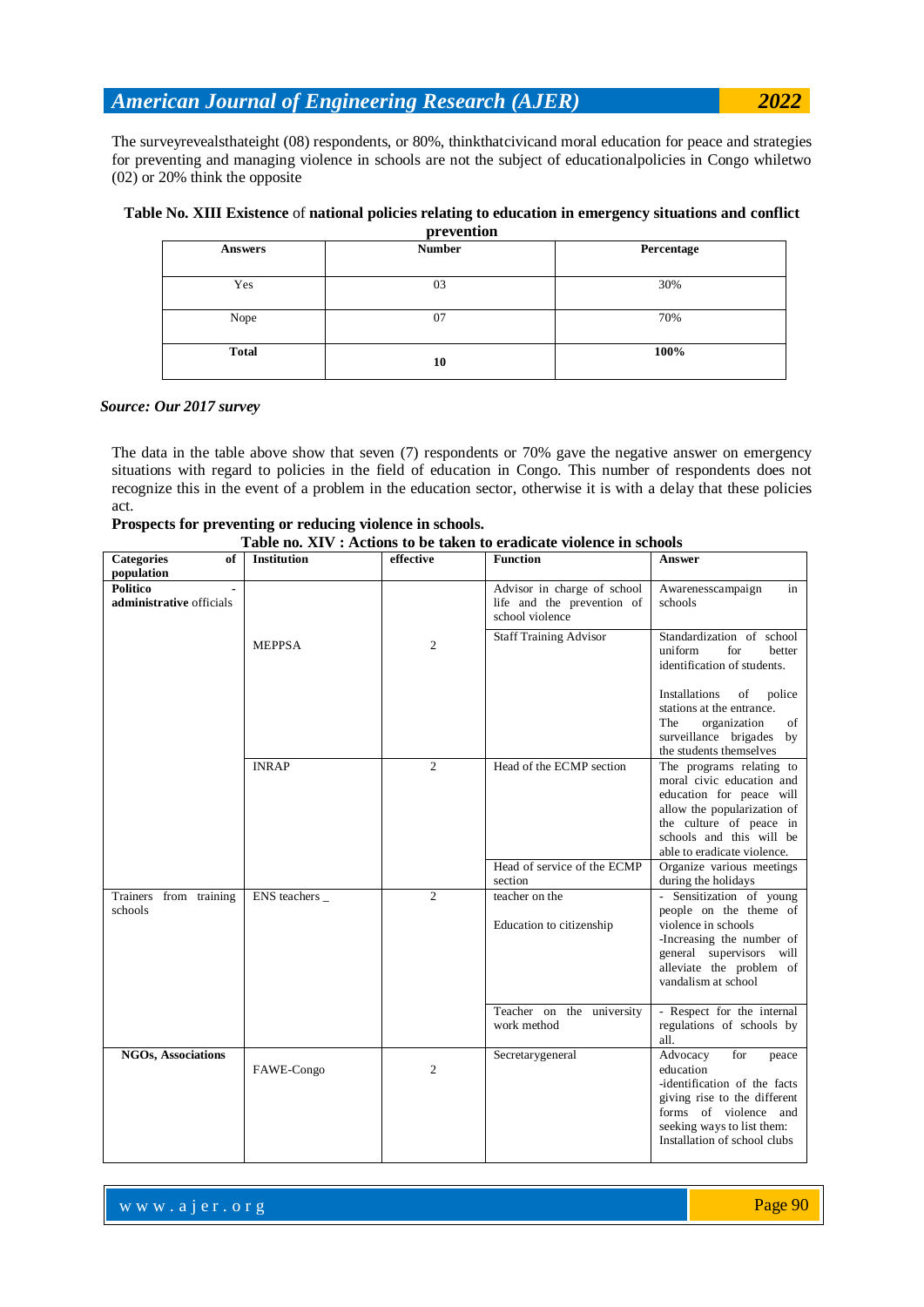|                                           |           |                | permanent secretary                                                                            | Advocacy<br>for<br>peace<br>education<br>identification of the funds<br>generating the different<br>forms of violence and<br>seeking ways to list them<br>Organization of school<br>clubs in establishments as<br>part of the "children for<br>children" strategy in order<br>involve the pupils<br>to<br>in<br>themselves<br>the<br>of<br>issues<br>management<br>concerning them: health,<br>conflict<br>management,<br>harassment, different forms<br>of violence are debated<br>between students from the<br>establishment and<br>same<br>other<br>establishments<br>to<br>allow<br>constructive |
|-------------------------------------------|-----------|----------------|------------------------------------------------------------------------------------------------|------------------------------------------------------------------------------------------------------------------------------------------------------------------------------------------------------------------------------------------------------------------------------------------------------------------------------------------------------------------------------------------------------------------------------------------------------------------------------------------------------------------------------------------------------------------------------------------------------|
|                                           |           |                |                                                                                                | the                                                                                                                                                                                                                                                                                                                                                                                                                                                                                                                                                                                                  |
|                                           |           |                |                                                                                                | exchanges<br>and<br>transformation of behavior                                                                                                                                                                                                                                                                                                                                                                                                                                                                                                                                                       |
| <b>City Hall</b><br><b>AgentsTalangai</b> | Town hall | $\overline{c}$ | Secretary to the Mayor of<br>Talangai                                                          | Installing police pickets in<br>schools and applying the<br>culture of peace to teachers<br>and students                                                                                                                                                                                                                                                                                                                                                                                                                                                                                             |
|                                           |           |                | Director of Administrative<br>Financial<br>Affairs<br>and<br>DAAF) of the Mayor of<br>Talangai | Funding of<br>meetings<br>with<br>parents'<br>associations, neighborhood<br>leaders, teachers' unions,<br>movement of pupils and<br>of<br>students<br>Congo<br>(MEEC), for awareness on<br>violence                                                                                                                                                                                                                                                                                                                                                                                                  |

Politico-administrative officials (MEPPSA AND INRAP), trainers in training schools, NGOs, associations working for education, officials of the town hall were invited to propose strategies likely to prevent or reduceviolence in schools. At the level of the strategies mentioned, it is necessary to distinguish those which are easily manipulated and those which are not or difficult to manipulate. For example, for the financing of meetings for raising awareness on violence proposed by the DAAF, it seems difficult to act on this strategy but all the other strategies can be manipulated, that is to say that the managers of the education system and education partners can act directly to prevent or reduce the phenomenon of violence.

## **III. RESULTS FROM THE DESK REVIEW**

#### **gender-based violence**

There is no teacher code of conduct on the prevention of sexual exploitation and sexual abuse ; school-based gender-based violence includes all forms of violence or abuse based on gender stereotypes or that targets female students on the basis of their gender.

### **Institutional violence** .

This form of violence includes all the failures of the school institution and which have harmful effects on the actors. We can note the dilapidation of the rooms, the non-delimitation of the school domain, the development of martial-type regulatory texts, the non-existence of separate toilets for girls and boys, the suspension of classes for reasons other than pedagogical...

All these forms of violence are present in all educational establishments, but their frequency and intensity differ from one establishment to another, depending on the causes that produced them.

### **The non-integration of Civic, Moral and Peace Education (ECMP)** in **the curricula**

The ECMP are new requirements of our society. Despite the Universal Declaration of Human Rights which stipulates that "every individual has the right to life, liberty and security of his person", multiple conflicts have, throughout the world, unforeseeable consequences on the lives of men. and nations. Peaceisdisturbedeverywhere Thereis no exception. In addition to the theoretical knowledge it imparts to the learner, it tames his heart and trains him to be an accomplished man. The deletion changed the provisions. We now have learners rich in knowledge but poor in virtues with hearts quick to violence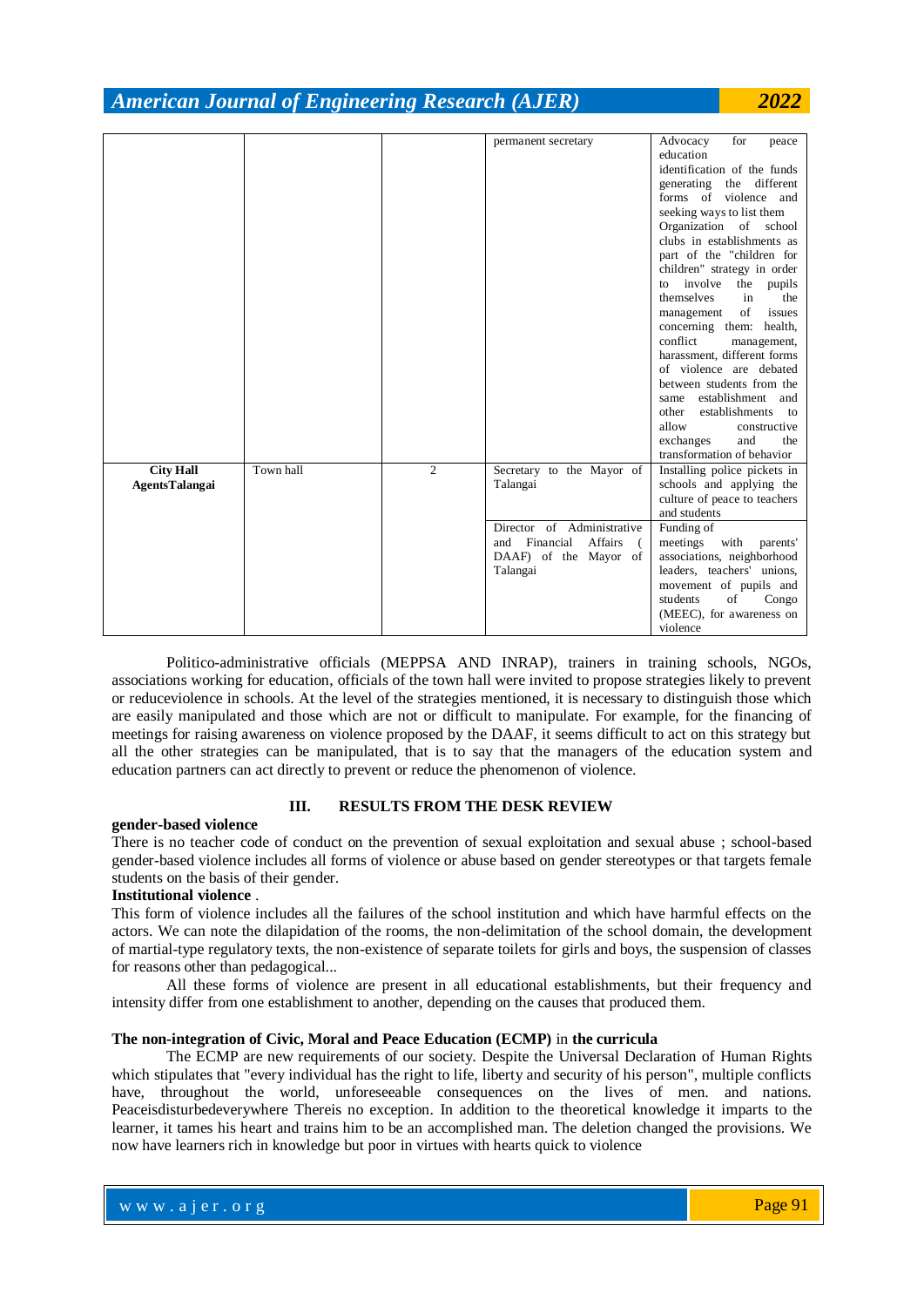#### **Poor staff management**

The poor distribution of human resources and arbitrary assignments sometimes make the educational community murmur and predispose it to revolt. Associated with other negative elements, it can generate violence in a form which will be particular to it.

### **The lack of vocation of the staff**

Doing a job out of love is a source of happiness; to do it without vocation one would always feel in oppression and regularly in the chains of bad humor, all of which constitutes an obstacle to collaboration but rather favorable to aggressiveness. We consulted the files of the teachers 65% are temporary workers awaiting their integration and underlined the irregularity of the grant.

### **Lack of knowledge of professional ethics**

Ethics, the set of rules that govern the behavior of an agent who has opted for a given job, is unfortunately little known to some agents. To step on the texts that govern one's profession is to venture into an environment where one has only dishonor, frustrations and loss of one's authority as a reward. Regulatory texts at management level are almost non-existent

#### **Overstaffed staff** .

Student management is a difficult task. It is still a little, when the workforce is relatively high. The needs are diverse, the specificities multiple and the class becomes difficult to organize. We identified 10,492 students in the Talangai district according to the inspection report

### **Lack of internal regulations**

If each student knew that the rules of procedure aim to guarantee freedom to everyone and not to punish, if everyone discovered that itsimplementation and obediencethattheyowehimguaranteed peace in the establishment, they would strive to appropriate it. Unfortunately, the rules of procedure are absent in some establishments, silent or badly applied in others, making it difficult to manage school life. Lack of respect, obvious impoliteness, marked indiscipline, incessant fights; this is what taints the school environment.

## **The absence of student socialization activities or their poor organization**

Children learn to live happily together through cultural activities by the headteacher's initiative

### **IV. DISCUSSIONS OF THE RESULTS .**

At the level of this part, we will interpret the results relatively with our objectives and our hypotheses fixed beforehand.

Our research aimed to analyze the strengths and limitations of school violence prevention and management structures, in particular the CVSPVS. Our hypotheses revealed our satisfaction with the creation of such a structure, but also revealed our doubts as to its operationality in the field. ( his knowledge by the actors in the field, his equipment for the mission). Without trivializing the effectiveness of the CVSPVS, we put forward the other hypothesis according to which, Civic and Moral education at the level of secondary education could reduce the extent of the phenomenon.

After the analysis of the data, we can decide in a certain way, on these two hypotheses.

#### **1 First hypothesis** .

It is entitled as follows: " *the appointment of the CVSPVS is salutary, but it is little known and less equipped to succeed in its mission* "

By virtue of his appointment, one can have reasons for satisfaction as to the existence of such a structure at the MEPPSA, but knowing the CVSPVS here, implies, knowing what it does, having relations with it, having led activities together.

100% of school life supervisors welcome the appointment of the CVSPVS. (Table 12) It is the same opinion on the side of the heads of establishment and the p ( Table 13). Faced with the expansion of the virus of violence in establishments, such a position is logical.

His appointment is highly welcomed by all respondents, but he is little known in the field where he is expected to carry out his actions.

100% of the students surveyed stated that they did not know the CVSPVS (Table 14). This is the same answer given by the school life supervisors (Table 15).

The interviews carried out with the CVSPVS services revealed the reality of things. As underlined above, did not benefit from training in conflict management to fully accomplish their missions.

In addition, the CVSPVS denounce the lack of financial resources, which would justify the non-implementation of their scheduled activities. (II.6.3)

From the above, we affirm that this first hypothesis is confirmed.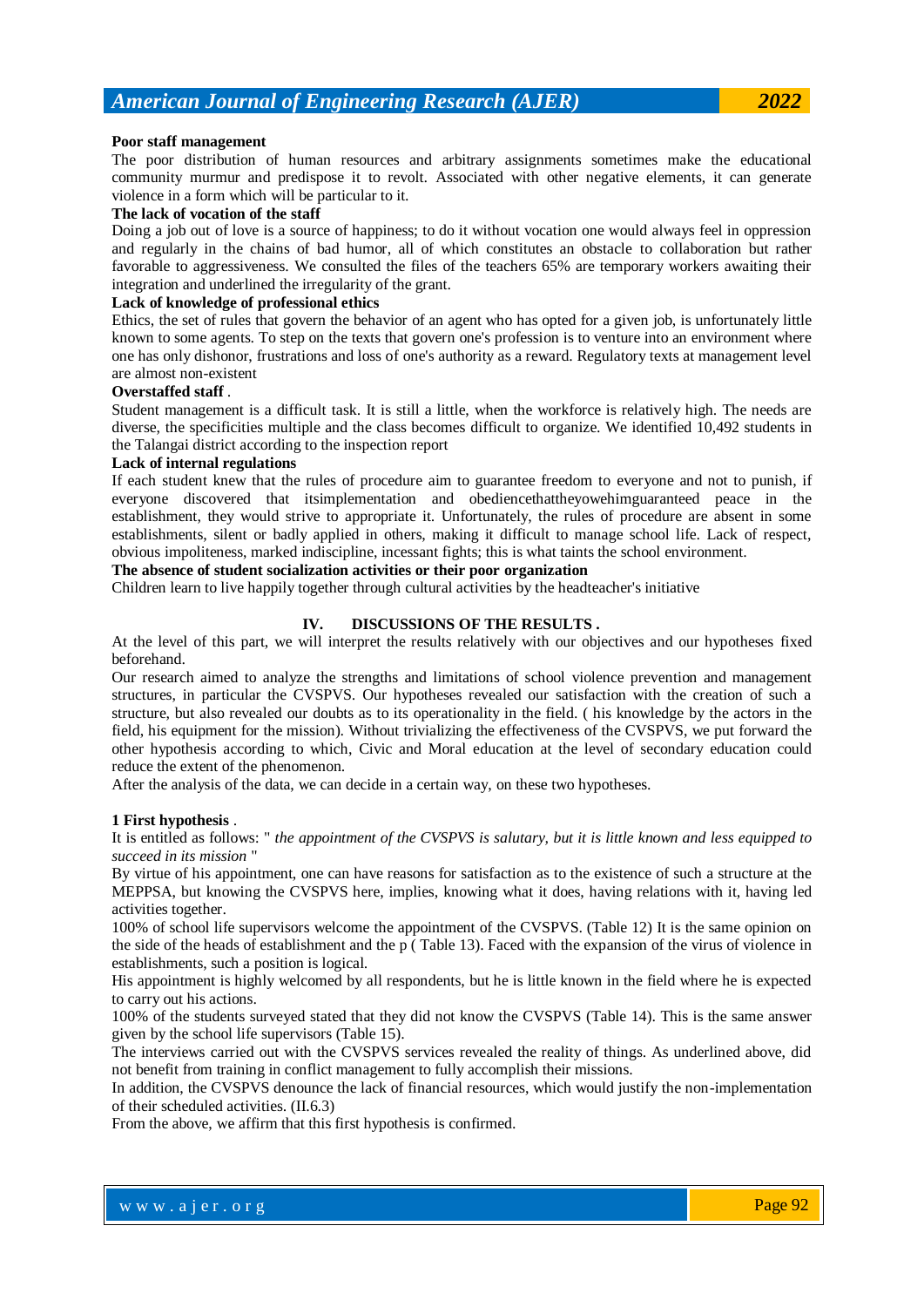### **2 Second hypotheses.**

"We noted some activities carried out by the CVSPVS. It is essentially the organization of consultation workshops with their partners, and participation in a sub-regional meeting. With all due honors, he did

A communication. He defends approaches that he himself does not have the opportunity to practice perhaps for lack of means; these are: consultation, dialogue, awareness-raising, training.

We do not underestimate these approaches. They can all be integrated into a larger one: Civic and Moral education, reinforces our vision.

. Let us add that the question of the return of civic and moral education finds through this, a palliative measure. The expected civic lessons and defended moral values are subtly slipped into the various works created. Convinced of what has been developed above, our second hypothesis is also confirmed.

## **V. SUGGESTIONS \_**

Our full range of proposals to contribute to the fight against violence in schools are as follows : . **Suggestions made to the State** .

The state has more power than any other body in decision-making. So they suggest that:

 $\checkmark$  The State reinstates moral and civic education. This will be the subject of a specific subject, evaluated and accounted for in the same way as the others. The courses will be given by teachers recruited and trained for this purpose.

 $\checkmark$  Provides the CVSPVS with the means necessary to accomplish its mission

 $\checkmark$  The State includes in the content of staff training, a module on strategies for preventing and managing violence in schools.

### **Suggestions made to CVSPVS** .

The lack of means of human and financial resources is glaring, of course, but some activities can be carried out with few resources. As suggestions we that:

 $\checkmark$  The CVSPVS is setting up watch cells in the establishments, which will be responsible for maintaining peace there through permanent awareness-raising and the resolution of interpersonal conflicts. The establishment of a respondent at the level of the departmental management could make the structure more visible, more operational.

 The CVSPVS can visit establishments that have experienced violent disturbances, to meet with officials for a better resolution of crises

 $\checkmark$  At the Ecole Normale Supérieure of Marien Ngouabi University in collaboration with INRAP

The introduction of a module on the prevention and management of violence at school, in the training of staff supervising school life.

To establishments

The establishment of school clubs for those who do not have one;

The strengthening of school clubs for those who have them.

Raising awareness through non-violent communication.

The decongestion of large school complexes: case of the A.Aneto site where the high school of the revolution must return to its site

## **VI. CONCLUSION**

It is legitimate to ask whether violence in the school environment can be reduced, given the present observation of its magnitude. But it is also permissible to believe in the creative force of fertile minds.

Who knew that HIV/AIDS and sexually transmitted infections were going to cross a veritable wall of resistance?

Who beat the Ebola virus? It is still those who have overcome AIDS.

Is the germ of violence invincible?

The only determining factors in any large-scale human project, including the fight against the scourges, are the commitment of all in all actions, determination in spite of serious obstacles, until the final victory is achieved. .

We must not wait for the intervention of new men from another planet, we are looking for new consciousnesses, putting their sciences to use. These skills are available today. Each of us is one.

If we approach the phenomenon, we can better analyze the factors responsible for its expansion, everyone could perceive their share of responsibility.

Our study reveals that the Advisor……… is welcome at a time when establishments are no longer places where people come to learn or work with serenity. We set out to analyze the strengths and limitations of its